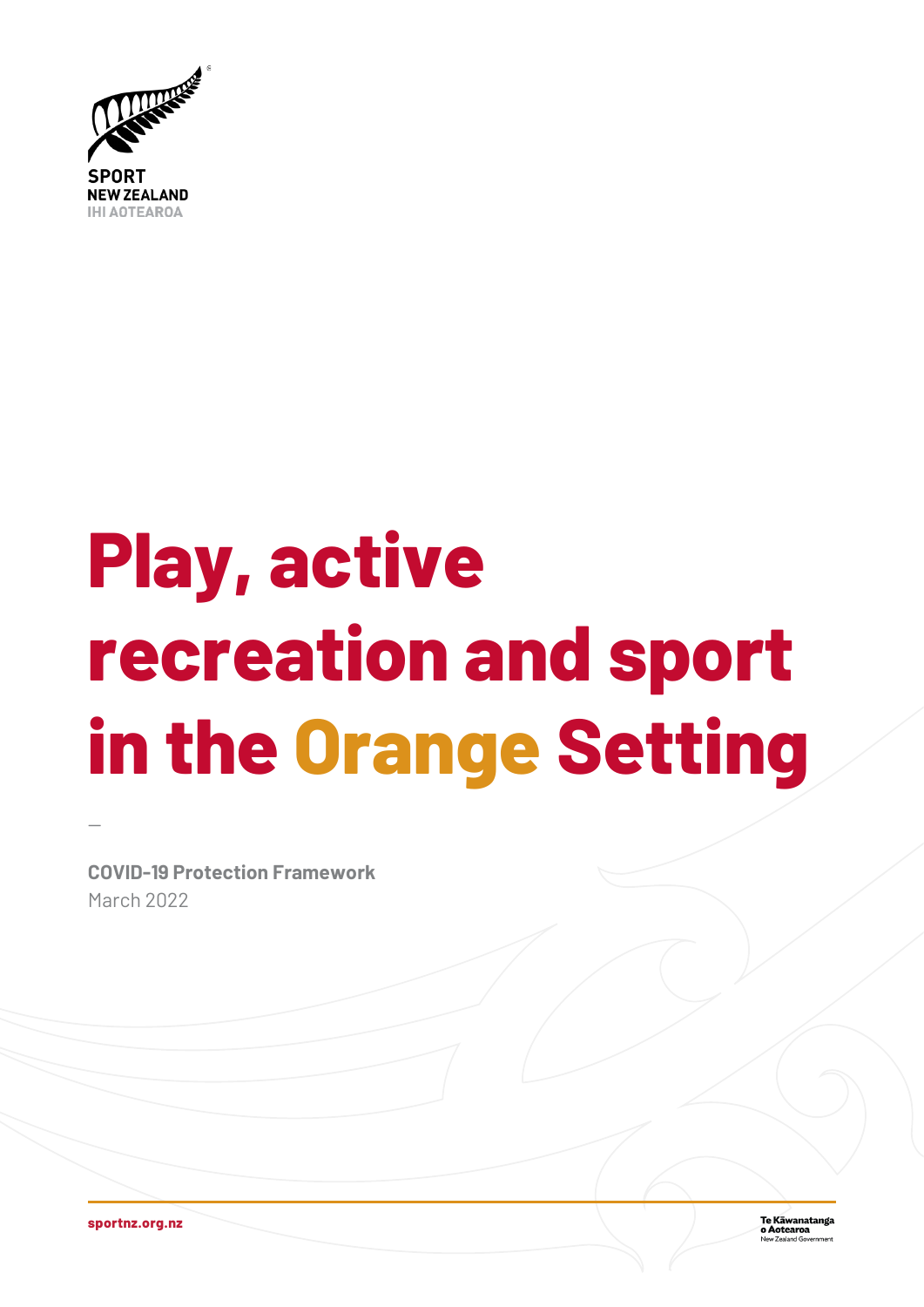## **1. Introduction**

Your Setting will depend on where you are in New Zealand. The current setting for your region can be found on the [COVID-19 website.](https://covid19.govt.nz/traffic-lights/traffic-light-map/)

At **Orange**, there will be community transmission, with pressure on our health system. The whole of health system is focusing its resources on managing Covid-19 demands, but can still deliver primary care, public health, and hospitals. There may also be an increasing risk for at-risk people.

Good hygiene and sanitation, and home isolation will continue to be key tools to minimise the spread of the virus. Face masks are strongly encouraged whenever you leave the house.

#### **Mandatory activities at Orange**

- Face masks are mandatory on flights, public transport, in taxis, retail and public venues (like council-owned facilities). Face masks are not required outdoors but are encouraged whenever you leave the house.
- As always, you should stay home if you are unwell and call your doctor or Healthline on 0800 358 5433 for advice about getting tested.

#### **Key aspects for sport, recreation and play at Orange**

At **Orange**, there are no indoor or outdoor capacity limits, but facemasks are still required at many indoor settings.

Guidance will be provided by [Unite Against COVID-19](https://covid19.govt.nz/traffic-lights/changes-to-the-traffic-light-system/?utm_source=newsletter&utm_medium=email&utm_campaign=COVID-19_Sector_Update-23March2022&sfmc_id=19860867) on how to run large indoor events safely to reduce the risk of transmission.

There are no requirements for physical distancing while playing, participating or spectating at any level of the Covid-19 Protection Framework – Green, Orange and Red. This means that contact sports can take place and you do not need to wear a mask when taking part.

At **Orange**, public facilities (like council-owned swimming pools and indoor recreation centres) can open. Local councils are able to set policies to require vaccination passes at their premises if they wish. In order to do this, you should follow the MBIE and Worksafe guidance on requiring vaccination. It is unlikely that many providers would be able to determine through the risk assessment process that vaccination is required as a condition of entry.

Local councils are able to set policies to require vaccination passes at their premises if they wish. In order to do this, you should follow th[e MBIE](https://www.business.govt.nz/covid-19/requiring-my-vaccine-passes-for-entry/?utm_source=Biz.Govt_Newsletter&utm_medium=email&utm_campaign=March_30_2022&utm_content=https%3A%2F%2Fwww.business.govt.nz%2Fcovid-19%2Frequiring-my-vaccine-passes-for-entry%2F&utm_term=Government_mandates) an[d Employment New Zealand](https://www.employment.govt.nz/leave-and-holidays/other-types-of-leave/coronavirus-workplace/covid-19-vaccination-and-employment/) quidance on requiring vaccination. It is unlikely that many providers would be able to determine through the risk assessment process that vaccination is required as a condition of entry.

#### **Key principles of COVID-19 Vaccination Passes**

My Vaccine Passes are no longer required. Businesses and Gathering and Event's organisers can still require vaccination as a condition of entry but requiring vaccination will not allow for increased capacity limits or freedoms.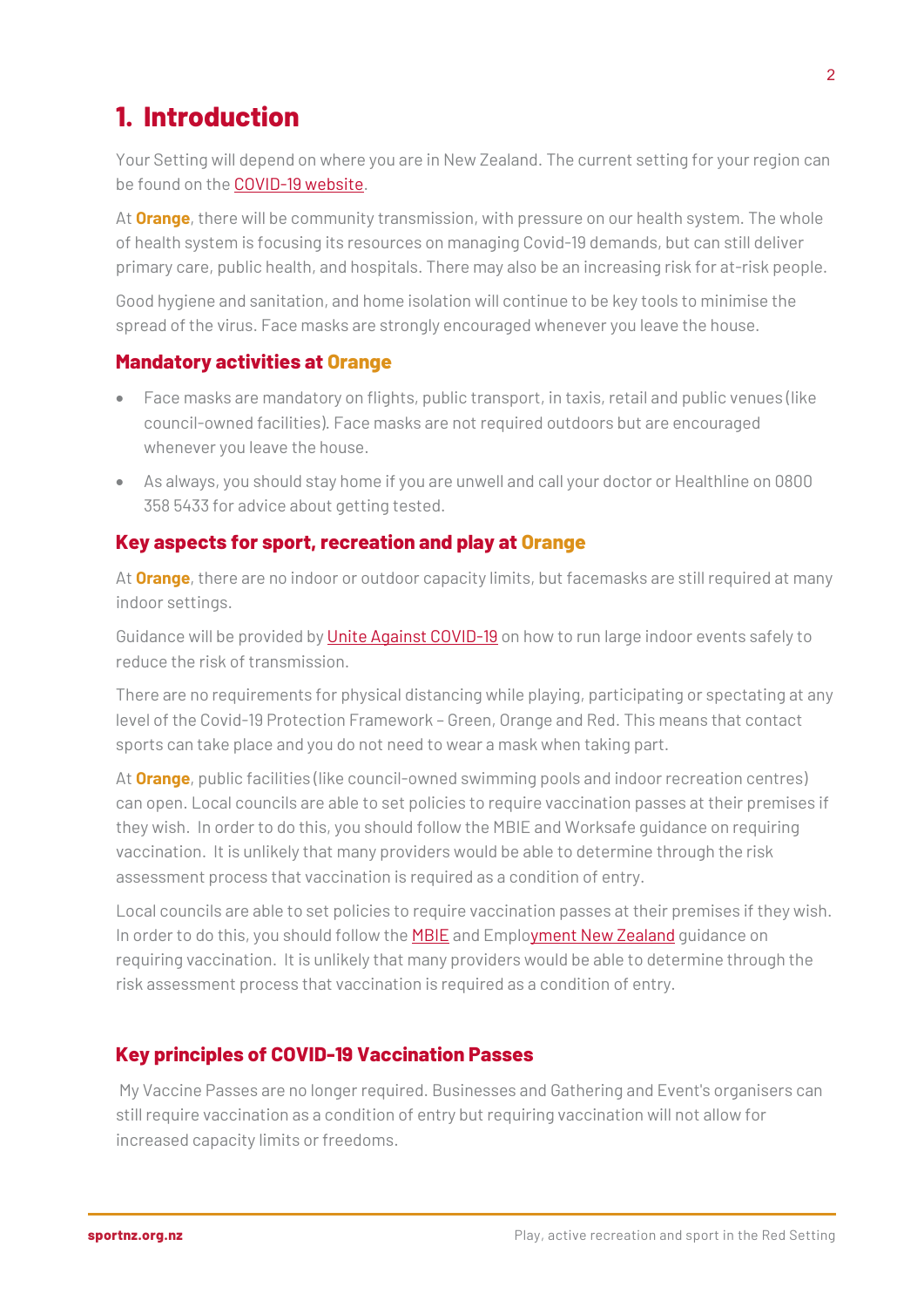#### **For key definitions see: [Glossary](#page-4-0)**

• For a full list of definitions, see the COVID-19 Public Health Response (Protection Framework) [Order 2021.](https://www.legislation.govt.nz/regulation/public/2021/0386/latest/whole.html)

## **2. Community sport at Orange**

For the purposes of this guidance, sport can be a team sport or individual sport, contact or closeproximity activity, or non-contact activity.

#### **Indoor and outdoor community sport**

• There are no capacity limits for outdoor and indoor Gatherings, and no requirements for physical distancing while playing sport.

#### **Indoor community sport at a public recreation centre**

- Attendees do not have to physically distance.
- Public recreation centres can choose to check vaccine passes.
- If vaccine passes are required for entry, students enrolled at a registered school who visit public facilities to represent their school must not be asked to prove their vaccination status.

## **3.Active recreation at Orange**

Active recreation includes walking, rock climbing, swimming laps at the pool or going to the gym.

- There are no capacity limits for indoor or outdoor active recreation.
- Note if you are participating in active recreation at a council-owned facility, follow the rules for public facilities. See below.
- These rules may be particularly important for public facilities run by local government (such as swimming pools or indoor recreation centres), who are able to elect to use vaccine passes to allow entry to their facilities.
- You can use playground equipment and benches in public spaces for active recreation and exercise.
- There are no requirements for physical distancing from other people within your gathering while doing active recreation indoors or outdoors.
- All parts of an indoor facility can open (for example, a café or shop), but may need to follow different rules, such as retail or hospitality. See MBIE'[s website](https://www.business.govt.nz/covid-19/covid-19-protection-framework/public-facilities/) for more information.
- You are able to drive outside your region for active recreation as long as there are no regional boundary restrictions.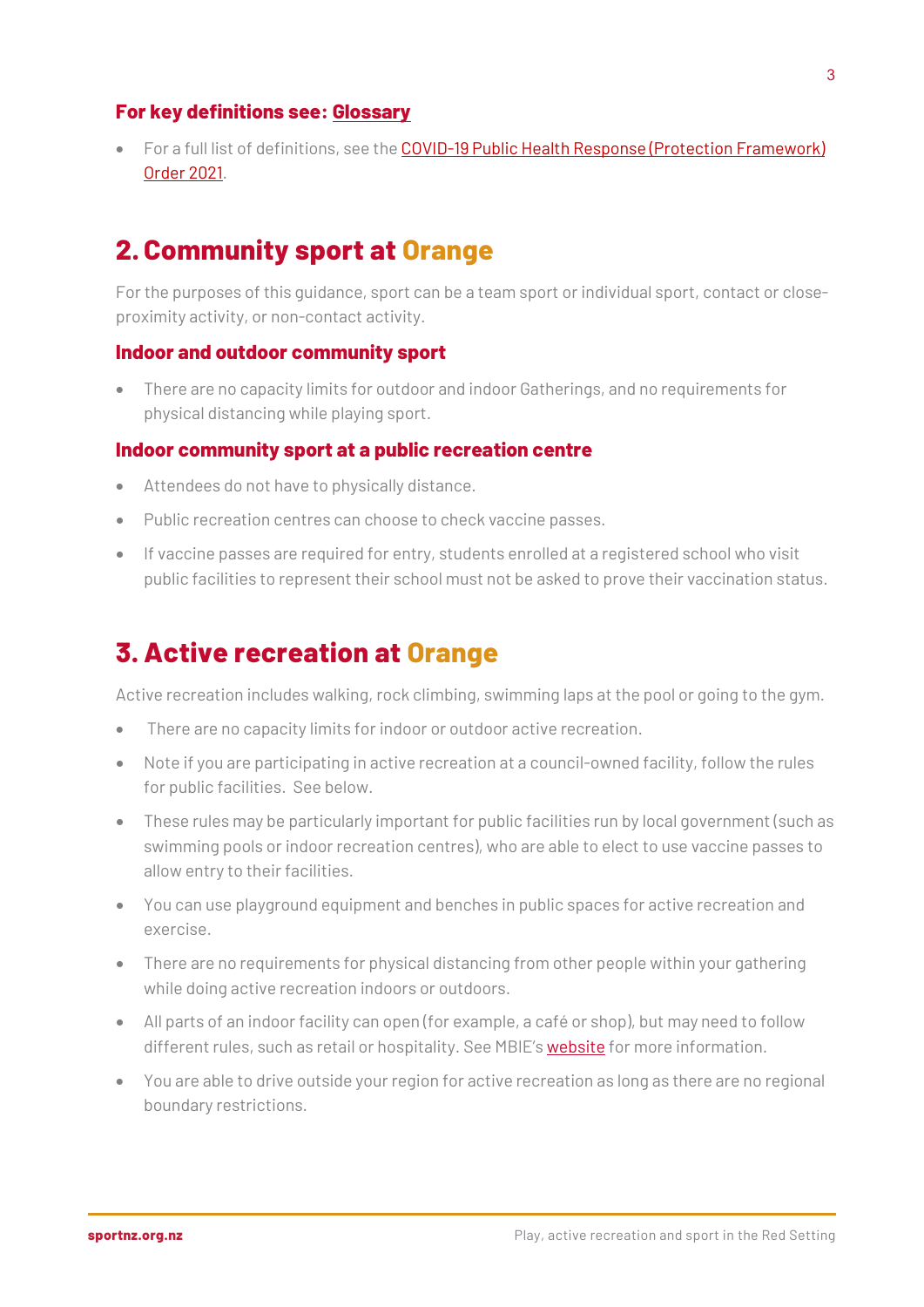#### **Indoor active recreation at a public recreation centre**

- Attendees do not have to physically distance.
- Public recreation centres can choose to check vaccine passes.
- Where vaccine passes are required for entry, students enrolled at a registered school who visit public facilities to represent their school must not be asked to prove their vaccination status. Supporting staff will still need to be vaccinated.

## **4.Outdoor water-based activities at Orange**

This includes all water-based activities that do not take place at an indoor or outdoor swimming pool, such as sailing (per boat), or close-contact ocean swimming and kayaking in groups.

- All casual, unorganised, or organised water-based activities should follow the rules for Gatherings.
- There are no capacity limits for Gatherings, and no requirement to maintain physical distancing while playing or participating.

### **5. Play at Orange**

This advice covers informal play in homes, neighbourhoods and playgrounds.

At the **Orange** setting, if you are meeting whānau, friends or others to play together at a home or public place then you should follow the rules for Gatherings.

- There are no capacity limits for Gatherings, and no requirements to maintain physical distancing.
- All outdoor parks, fields and playgrounds are open for play.
- You are able to drive outside your region to play in a public space if there are no regional boundary restrictions.

## **6. Commercial activities at Orange**

This includes facilities or venues that sell merchandise or run bar/café facilities.

At **Orange**, sports and recreational facilities will need to consider all the relevant rules for the various activities that occur within the commercial premises that they run.

- Retail facilities and other workplaces can open with no limits.
- Individual businesses should follow **MBIE** and **WorkSafe NZ** advice.